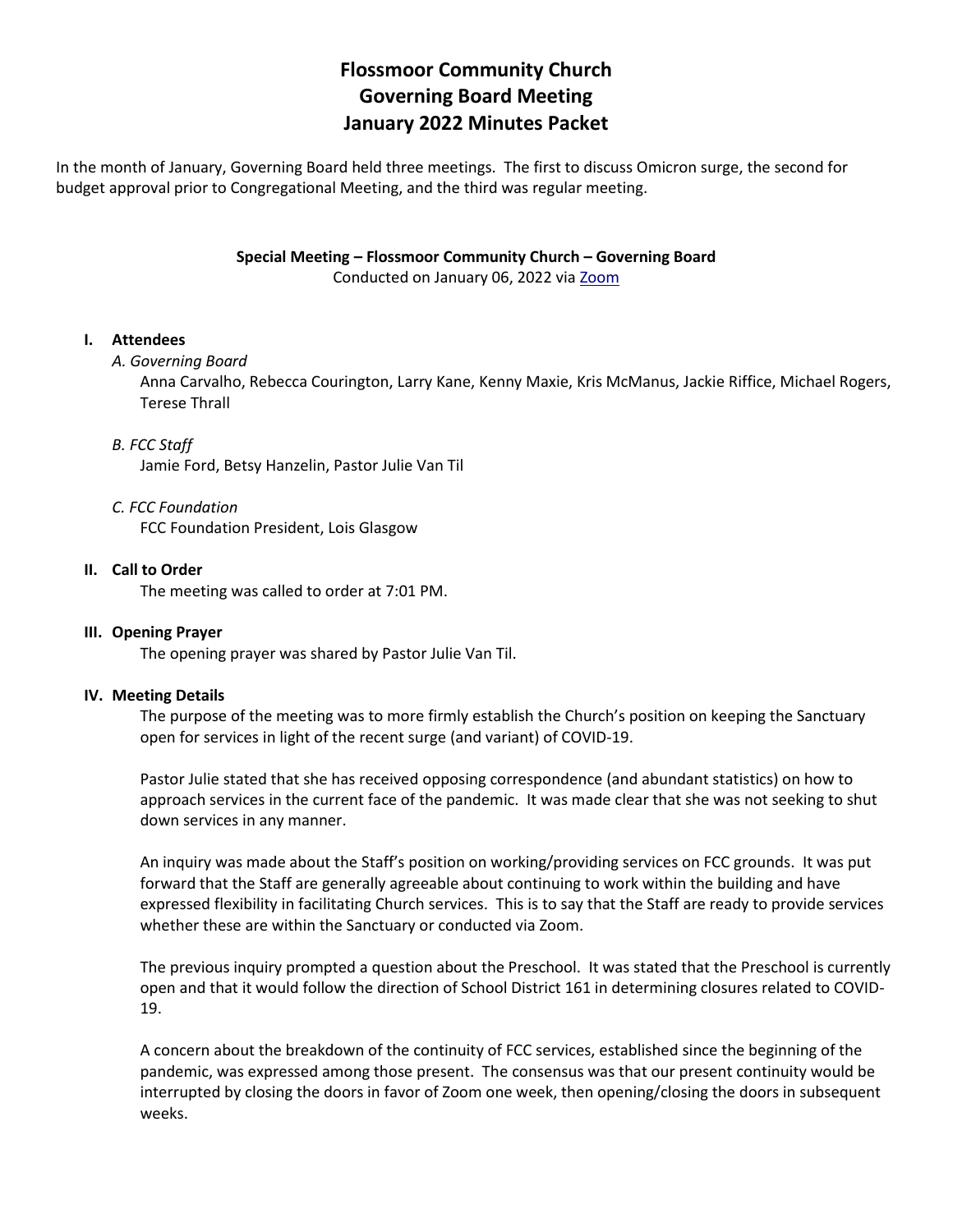Ultimately, it was determined that the Sanctuary would remain open for services. Services will also continue to be streamed through the current medium in lieu of Zoom.

The following changes will be implemented to ensure a safer environment:

- A) Attendees will be required to wear KF94 masks (or their equivalents). (Masks will be provided, free of charge, to those who lack the proper type).
- B) No food or drink will be permitted in the Church during services
- C) The windows of the FCC Sanctuary will be opened slightly during services for additional ventilation.

These changes/requirements will be communicated to Church participants.

#### **V. Closing Prayer**

The closing prayer was shared by Anna Carvalho.

#### **VI. Adjournment**

The meeting adjourned at 7:41 PM.

## **Flossmoor Community Church Governing Board Budget Meeting Minutes 01/11/2022**

#### **Attendees**

*Governing Board*: Anna Carvalho, Rebecca Courington, Larry Kane, Kenny Maxie, Kris McManus, Bob Norby, Jackie Riffice, Mike Rodgers, Terese Thrall, Donica Van Voorhees

*Staff*: Jamie Ford, Pastor Julie Van Til

*Foundation*: FCC Foundation President – Lois Glasgow

#### **Call to Order**

The meeting was called to order at 7:30 PM

#### **Opening Prayer**

The opening prayer was shared by Terese Thrall.

#### **Opening Remarks**

Bob mentioned that his current budget is in a draft state because he expects changes over the next several days.

Anna mentioned that the meeting will require an Executive Session to discuss "a certain aspect of the budget."

#### **Bob Norby's Discourse on the FCC 2022 Budget**

The 2021 Budget Close (from Judy Jensen) lists \$746,399 Revenues Budgeted vs Actual Revenues (Check Bob's email)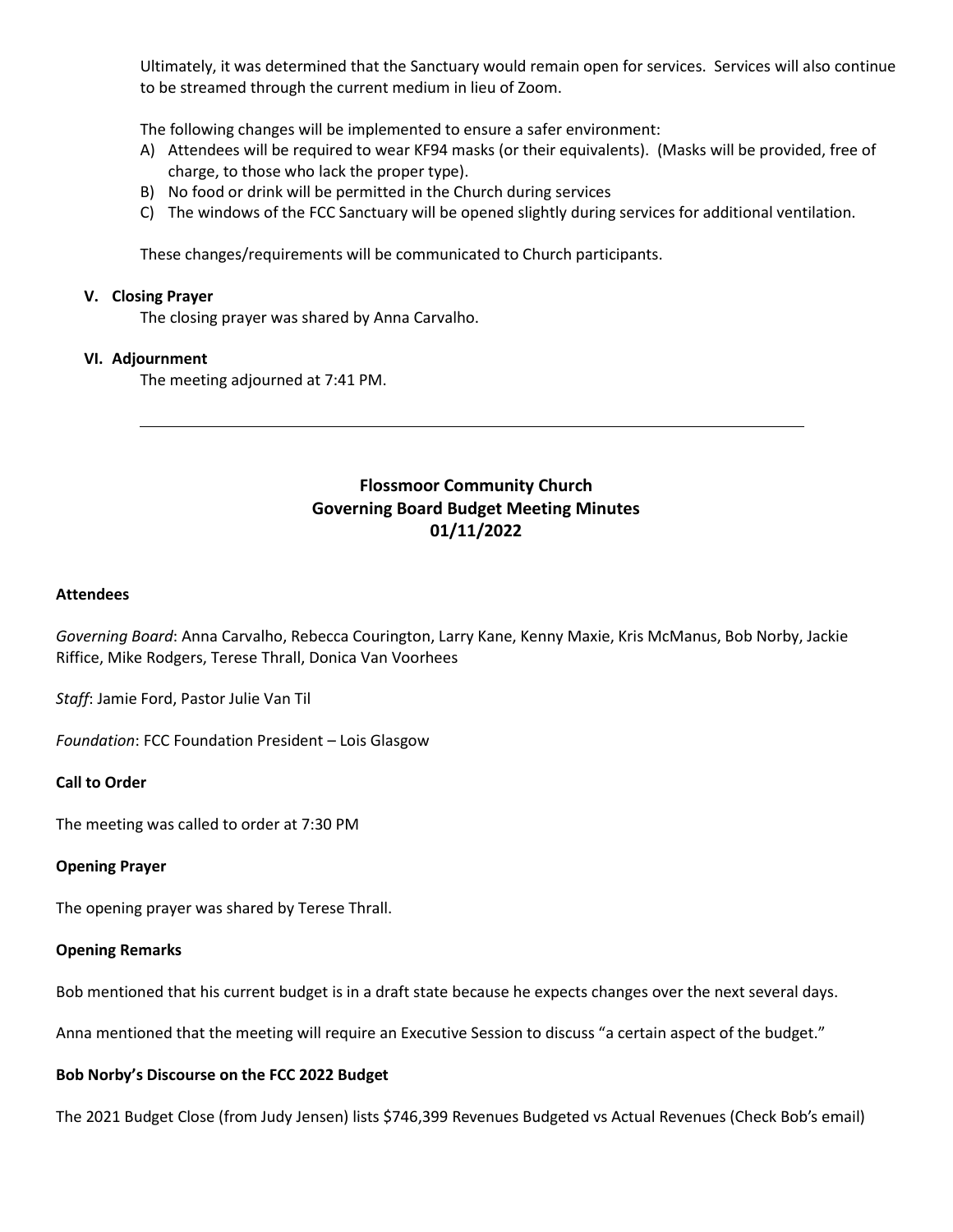The Church currently has an approximate budget surplus of \$40,000 cash. This will be added to the beginning cash of 2022.

Flossmoor Community Church received more in pledges in 2021 than expected.

Our PPP ([Paycheck Protection Program](https://www.sba.gov/funding-programs/loans/covid-19-relief-options/paycheck-protection-program)) loan contributed to our budget surplus.

Approximately \$10,000 of our PPP loan assisted in the paying FCC Preschool salaries.

The Church will begin 2022 with \$240,000 (cash) in savings.

In response to Anna's inquiry about FCC's annual cash requirement, Bob stated that we will not touch our cash unless it is necessary.

Regarding the proposed 2022 FCC budget, Bob noted that our expenses are consistent with where we were (financially) before the pandemic began in 2020. There are, however, some exceptions:

- A. Cleaning service will increase approximately \$15,000 this year vs last year. A result of a closed sanctuary.
- B. Salaries in worship & arts will increase by approximately \$10,000 (increased choir/music)
- C. Savings of \$6,000 in pastor's benefits.

Regarding pledging for 2022, the current total is \$508,000 with 117 pledges. We are approximately \$15,000 behind where we were at this time in 2021.

The projected deficit is approximately \$106,000. This amounts to \$17,000 increase from last year.

Bob used no reserves in projecting the budget as it is hoped that deficits will decrease this year.

Kris McManus provided update on pledging. She stated that the attrition in pledging is attributed to those who have either passed on or moved. Kris and her team are currently calling potential pledges.

Bob stated that approximately 62% of the projected pledges have increased their pledges "to the tune of an increase of \$48000." There are 11 new families pledging this year.

Bob doesn't expect that the budgeted amounts will increase. He suggested that it is possible that these amounts may decrease.

FCC's current cash could potentially cover our deficits of this year (and possibly those of 2023) if such action is necessary.

Bob's response to Anna's inquiry about the amount of FCC's usual cash reserve was "approximately \$100,000.

The consensus among the GB members is that our focus should be on increasing revenues to cover expenses rather than just cutting expenses.

It was stated that there is a definite need to increase attendees of our Church. It was acknowledged among all present that FCC maintains a consistent core of attendees in Sunday Worship.

Future *eblasts* will inform members about our deficit and will remind them about pledging.

*The FCC GB Secretary was not privy to the Executive Session conducted at this stage of the Budget Meeting.*

**Governing Board Meeting Tuesday, January 18, 2022 7:00 pm – By Zoom**

Present: Anna Carvalho, Rebecca Courington, Larry Kane, Kenny Maxie, Kris McManus, Bob Norby, Mike Rogers, Terese Thrall.

Staff Present: Rev. Julie Van Til, Jamie Ford, Betsy Hanzelin